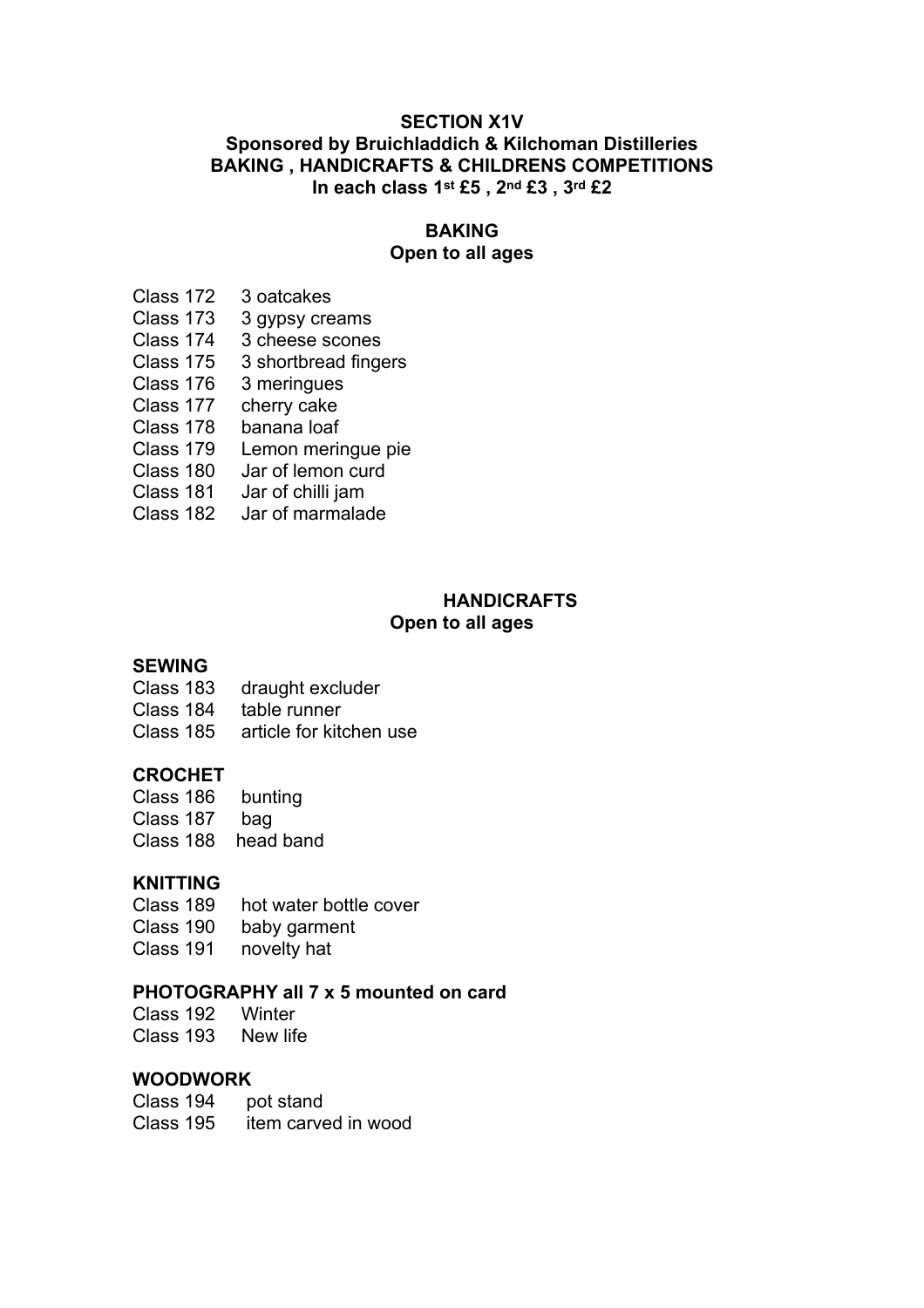## **CHILDRENS SECTION**

### PRESCHOOL AGE

Class 196 3 sweet treats

Class 197 A painting

Class 198 Decorated wellie

### 5 – 8 YEARS

 Class 199 3 sweet treats Class 200 Garden on a plate Class 201 Vehicle made from junk

#### 9 – 12 YEARS

 Class 202 Painted stone Class 203 bookmark Class 204 3 truffles

MEN ONLY (New for 2018)

Class 205 Gingerbread

#### **RULES**

All exhibits must be the work of the exhibitor

 Exhibitors should supply an envelope with their name inside and the class number on the outside for each entry. The envelope should be firmly attached to the corresponding exhibit.

> All entries in the baking section must be on white paper plates All exhibits to arrive by 10.45 am . Marquee closes for entries at 11am

prompt

 Exhibits not to be removed until after 4pm In all cases the judges decision is final